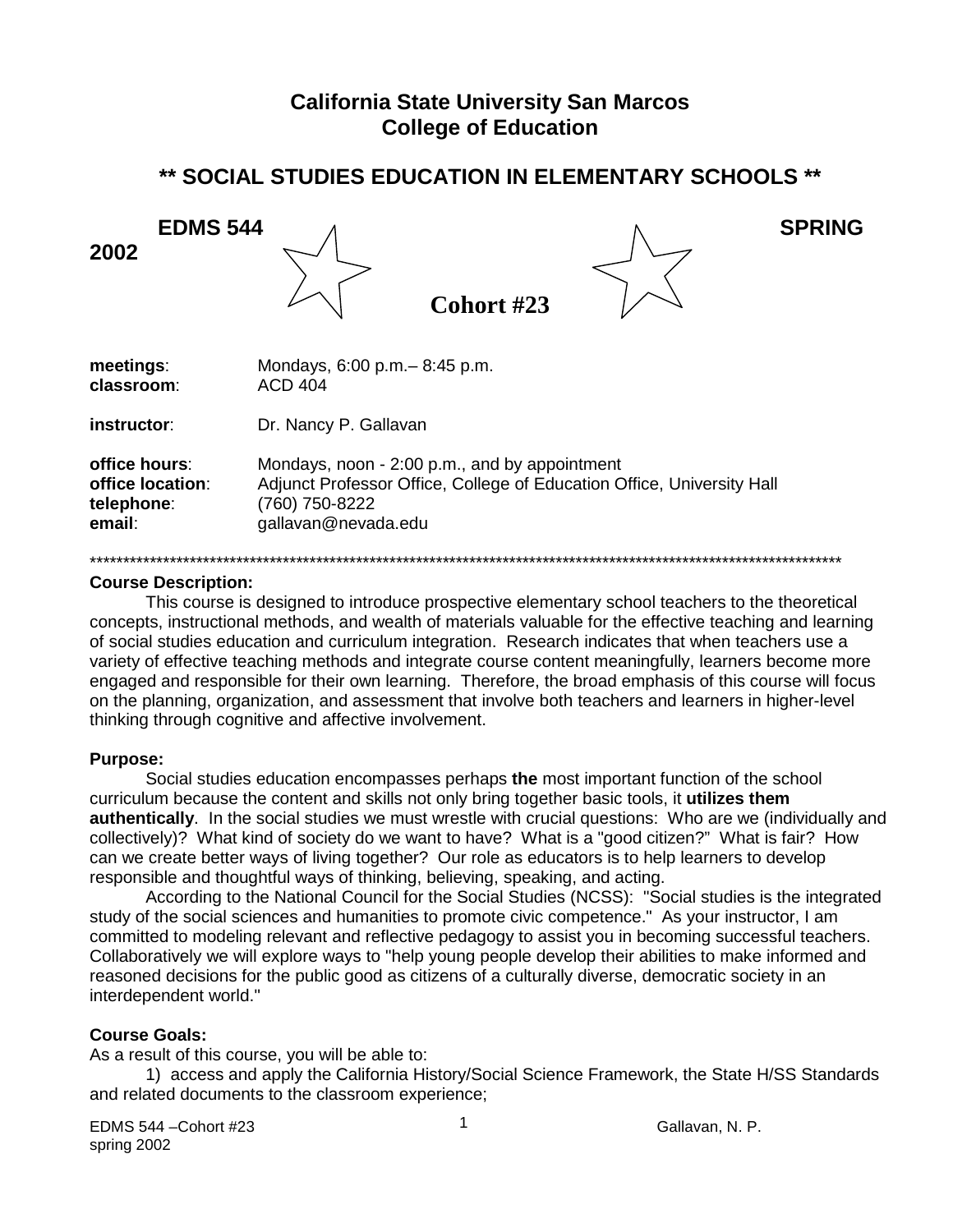2) understand the value of incorporating primary source materials, children's literature, technology, the arts, and oral history methods into integrated social studies instruction;

3) increase your awareness related to the multitude of community resources available for teachers and the ways in which these resources can be used to inform, support, and strengthen the social studies program;

4) develop lessons using primary source materials, infusing multicultural/lingual perspectives, and implementing them into a social studies unit of instruction based on appropriate grade-level studies;

5) design curricula that reflect a variety of instructional strategies and that enhance and enrich children's inquiry and higher-level thinking skills through active participation; and

6) appreciate the social sciences and history as a field of study.

## **Required Texts:**

California Geographic Alliance – North (2000). California Atlas. George Cram Company, Inc. (CA)

CSDE. (2000). History-Social Science Framework (for California Public Schools K-12). Sacramento, CA. (H/SS) *Customized Packet* www.cde.ca.gov/cilbranch/cfir/hsssbeup.pdf

San Diego County Office of Education (2001). Pages of the Past: K-6 Literature Aligned to H/SS Standards. (PP)

Turner, T. N. (1999). Essentials of Classroom Teaching: Elementary Social Studies. Boston: Allyn and Bacon. (T)

## **Expectations:**

Students must come to class prepared to discuss required readings/assignments and to participate in class activities. Teacher education is a professional preparation program and students will be expected to adhere to standards of dependability, academic honesty, and writing achievement. Late assignments will receive a 10% reduction in points for each day late. After one week, late assignments will receive no credit. If you are given the option to revise an assignment, the revised work must be submitted no later than two weeks after it was originally returned and may not be eligible for full credit. Please let me know if your assignments will be late.

## **Attendance:**

Attendance at ALL class sessions is required. More than one absence will lower your grade in the following manner: the final grade will drop by one-third letter for every absence. The College of Education Attendance Policy (stated on page 4) will be followed. Serious illness or other emergencies will be evaluated on a case-by-case basis. Late arrivals to and early departures from class will also be considered in the final grade.

\_\_\_\_\_\_\_\_\_\_\_\_\_\_\_\_\_\_\_\_\_\_\_\_\_\_\_\_\_\_\_\_\_\_\_\_\_\_\_\_\_\_\_\_\_\_\_\_\_\_\_\_\_\_\_\_\_\_\_\_\_\_\_\_\_\_\_\_\_\_\_\_\_\_\_\_\_\_\_\_\_\_\_\_

## **Grading Scale:**

| $\overline{A}$ | 150-160 points | в-   | 131-134 points |
|----------------|----------------|------|----------------|
| А-             | 146-149 points | $C+$ | 126-129 points |
| B+             | 142-145 points | C    | 122-125 points |
| в              | 135-141 points | $C-$ | 115-121 points |

Please Remember! You must maintain a B average (3.0 GPA) in your teacher education courses to receive a teaching credential from the State of California.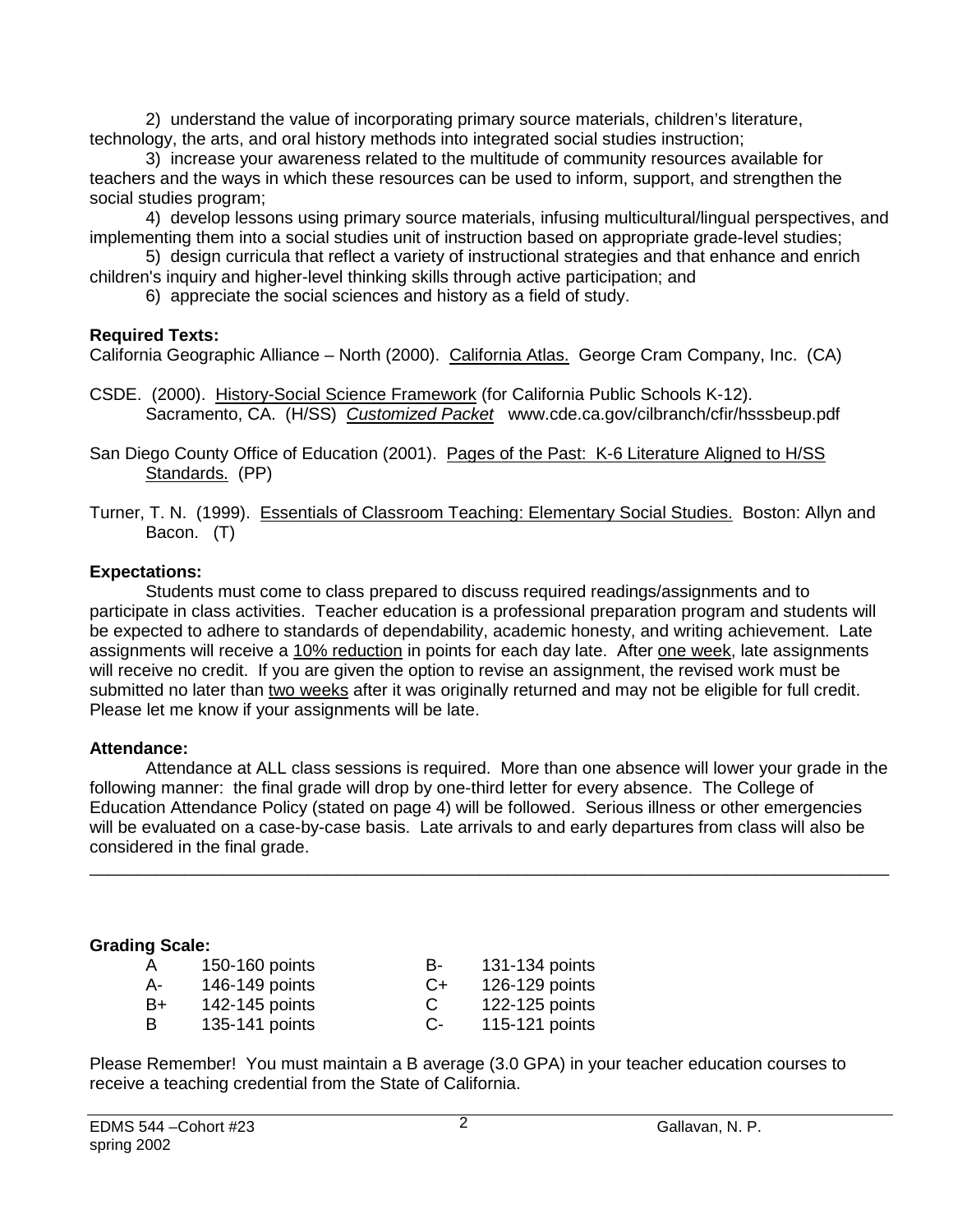## *Reading Response Cards & Discussion Participation 36 points*

The reading assignments establish an important foundation for increasing your understanding and appreciation of learning and teaching social studies effectively. You will read each assignment and bring a handwritten reading response card on a 3" x 5" notecard to each class. On each notecard you will need to identify five (5) pieces of information:

your name; **the assignment [i.e., Chapter 4] and page number of information**;

#1--a summary statement of information from the chapter that made a positive impact upon you;

#2--a connection from your statement to your learning, field experience, etc.; and

 #3--a question that the reading assignment prompts you to ask at this time. Cards must be prepared prior to class; they may not be written during class. No cards may be turned in after class. In addition, all voices are valued in this class; please be sure we get to hear your thoughts on each topic we cover.

#### *Social Studies Name-Model 10 points*

It is helpful for you to see yourself through a social studies lens or perspective. For this assignment, you will create a physical model illustrating each of the six social studies disciplines with examples about you. You may use photographs, drawings, cut-outs, objects, etc. Please be prepared to reintroduce yourself to the class through each of the six disciplines. You will be expected to talk for approximately three (3) minutes.

## *Internet Resource Investigation 15 points*

The Internet provides teachers and their learners with vastly increased access to information – yet issues of quality and usefulness must be considered. For this assignment, you will explore various History/Social Science sites on the World Wide Web, evaluate them, and find two additional sites of value to social studies teachers. Additional written instructions will be provided in class.

## *Community Resource / Field Trip Project 30 points*

For this assignment you will explore and share information about a field trip site located within San Diego County. By thinking about possible pre-, during, and post-trip teaching activities, as well as questions you might ask during the visit, you will be able to plan an educational (rather than purely recreational) field trip. A service-learning component is included. This will be a joint assignment integrated with **(???).** Additional written instructions will be provided in class.

## *THREE-PART INTEGRATED PROJECT:*

## *Literacy-Based Oral History Project—Part I 15 points*

Collecting oral histories is an exciting way to help children understand that "history" is not a dead subject. To the contrary, history is found all around us and is being created continually. For Part I of this three-part assignment you will interview a person or persons about a topic that relates to your grade level social studies curriculum. The oral history you collect for Part I will be integrated with the object-based lesson in Part II and the selection of children's literature in Part III. Additional written instructions for the three-part integrated project will be provided in class.

## *Object Based Lesson Plan--Part II 15 points*

3 To give you the chance to apply your knowledge of using primary/secondary sources to bring the social studies curriculum to life, you will transform the information gained from the oral history interview into a lesson suitable for young learners. Included in the lesson will be the use of the object (document, photograph, etc.) discussed during the interview. You will develop one object (or document)-based lesson based on the state standards, and you will need to bring the object to class when we share our projects with one another.

EDMS 544 –Cohort #23  $\frac{3}{2}$  Gallavan, N. P. spring 2002

*(12 cards @ 3 points per card)*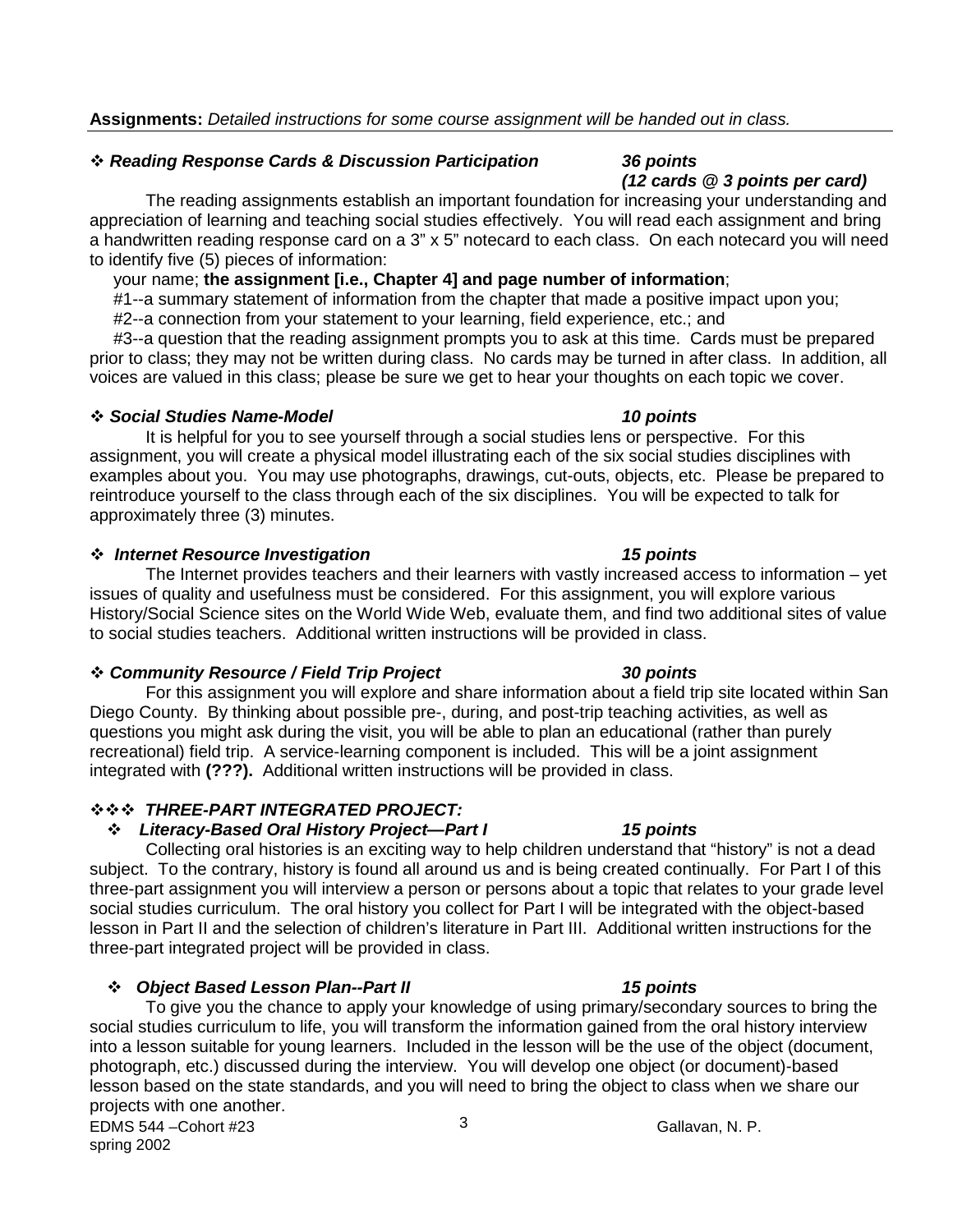## *Children's Literature--Part III 15 points*

A wealth of children's literature exists that strongly supports and extends the state standards for teaching social studies. You will select one book to support your object-based lesson plan appropriate for any grade K-6. Please be prepared to tell us the title, author, date of publication, a brief summary of the book, and how it relates to the oral history project and object based lesson plan. You will need to bring the book to class when we share our integrated projects.

\* \* \* We will design a rubric of expectations of the Three-Part Integrated Project together in class.

## *Job Application Paper 10 points*

Reflection and closure are essential elements of effective instruction and assessment. To model these elements during this course, you will write a two-to-three page paper (typed, double-spaced, size 12 block font) describing the five (5) most important concepts or ideas you have learned during EDMS 544. You may frame this paper as if you are answering this type of job application question: "How will you teach social studies effectively to your young learners?" Please include two citations of something you have read this semester.

## *Class Participation*

*14 points 160 points total*

### **California State University San Marcos COLLEGE OF EDUCATION**

## **Mission Statement**

 The mission of the College of Education Community is to collaboratively transform public education by preparing thoughtful educators and advancing professional practices. We are committed to diversity, educational equity, and social justice, exemplified through reflective teaching, life-long learning, innovative research, and ongoing service. Our practices demonstrate a commitment to student centered education, diversity, collaboration, professionalism, and shared governance.

 *(adopted by COE Governance Community October, 1997)*

## **Attendance Policy**

 Due to the dynamic and interactive nature of courses in the College of Education, all students are expected to attend all classes and participate actively. At a minimum, students must attend more than 80% of class time, or s/he **may not receive a passing grade** for the course at the discretion of the instructor. Individual instructors may adopt more stringent attendance requirements. Should the student have extenuating circumstances, s/he should contact the instructor as soon as possible.

 *(approved: 12/19/97)*

# **CLAD Infusion**

 In 1992, the College of Education voted to infuse Cross-cultural, Language and Academic Development (CLAD) competencies across the curriculum. The CLAD competencies are attached to the syllabus and the competencies covered in this course are highlighted.